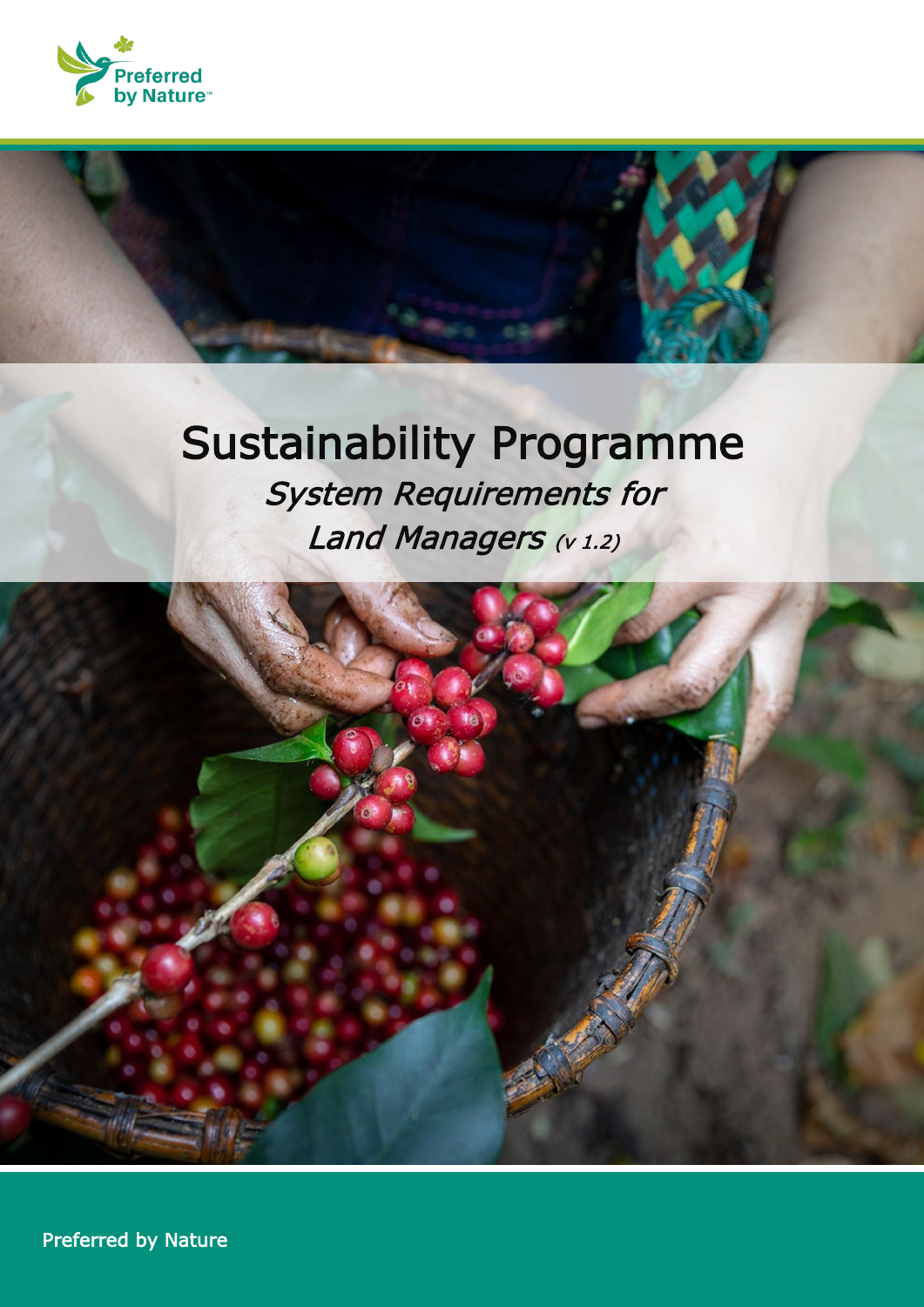

| <b>System Requirements</b> |                              |  |
|----------------------------|------------------------------|--|
| Scope:                     | Global                       |  |
| Status of document:        | APPROVED                     |  |
| Version                    | 1.2                          |  |
| Date:                      | 15 December 2021             |  |
| Consultation period:       | N/A                          |  |
| Approval body:             | Preferred by Nature          |  |
| Contact person:            | Christian Sloth              |  |
| Contact email:             | csloth@preferredbynature.org |  |



Preferred by Nature has adopted an "Open Source" policy to share what we develop to advance sustainability. This work is published under the [Creative Commons Attribution](http://creativecommons.org/licenses/by/3.0/) Share-Alike 3.0 license. Permission is hereby granted, free of charge, to any person obtaining a copy of this document, to deal in the document without restriction, including without limitation the rights to use, copy, modify, merge, publish, and/or distribute copies of the document, subject to the following conditions:

- The above copyright notice and this permission notice shall be included in all copies or substantial portions of the document. We would appreciate receiving a copy of any modified version.
- You must credit Preferred by Nature and include a visible link to our website www.preferredbynature.org.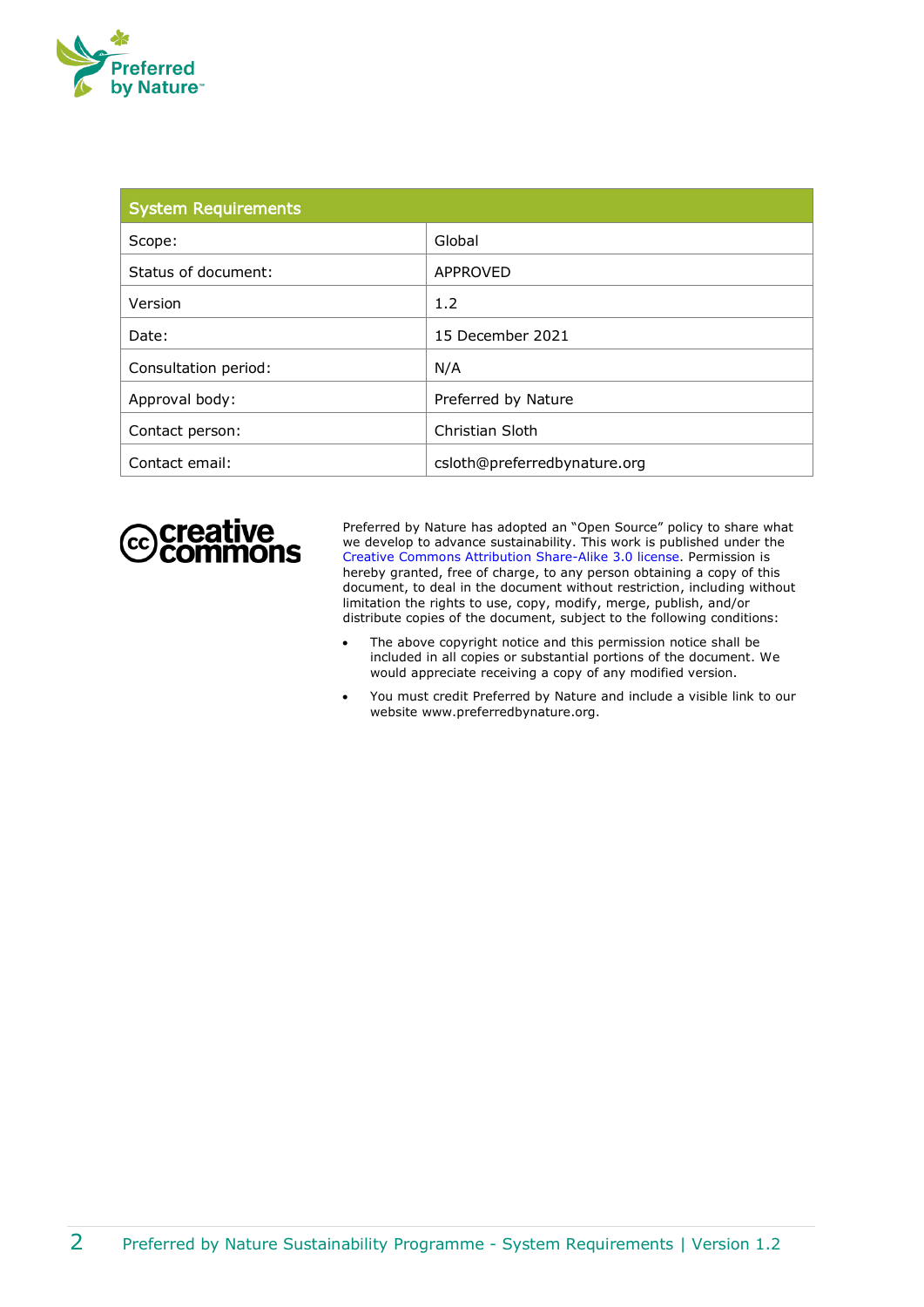

# **Contents**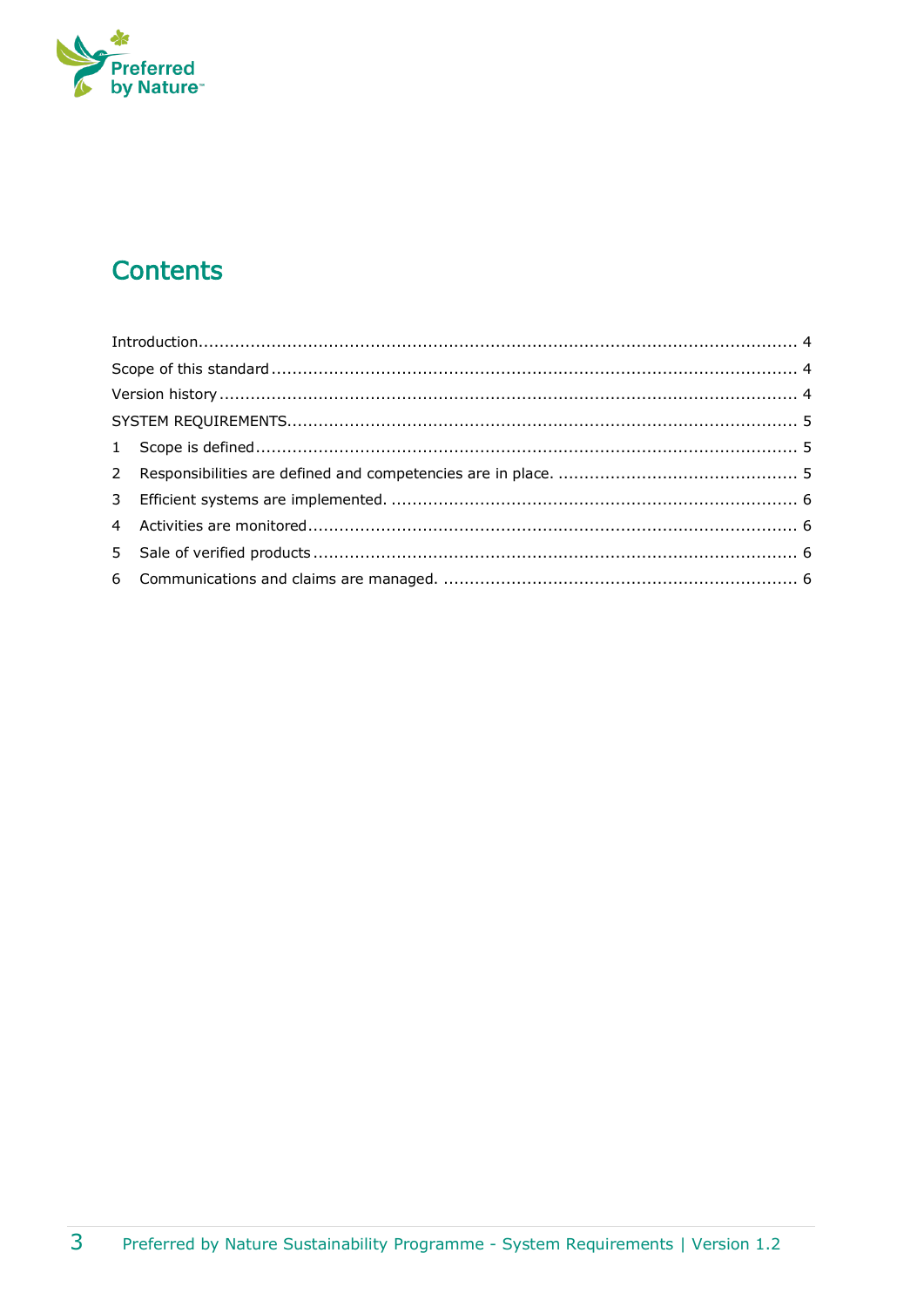

# <span id="page-3-0"></span>**Introduction**

This standard contains requirements applicable to land-managers verified against the Preferred by Nature Sustainability Framework.

The system requirements are applicable to both small-scale and large-scale land managers. The requirements are formulated to be performance based, therefore the scale and complexity of operations under verification, will impact the expectations to the systems being used to ensure compliance with the sustainability indicators of the Sustainability Framework. This flexibility also means that small-holders will face less requirements where it may not be necessary to require complex documentation and procedural systems.

#### <span id="page-3-1"></span>Scope of this standard

This standard (System Requirements) shall be used by land-managers verified against the Sustainability Framework to achieve their certification of land management operations.

This standard shall be used in combination with the Sustainability Framework.

### <span id="page-3-2"></span>Version history

Version 0.1, 25 September 2020 Version 1.1, 3 June 2021

Version 1.2, 15 December 2021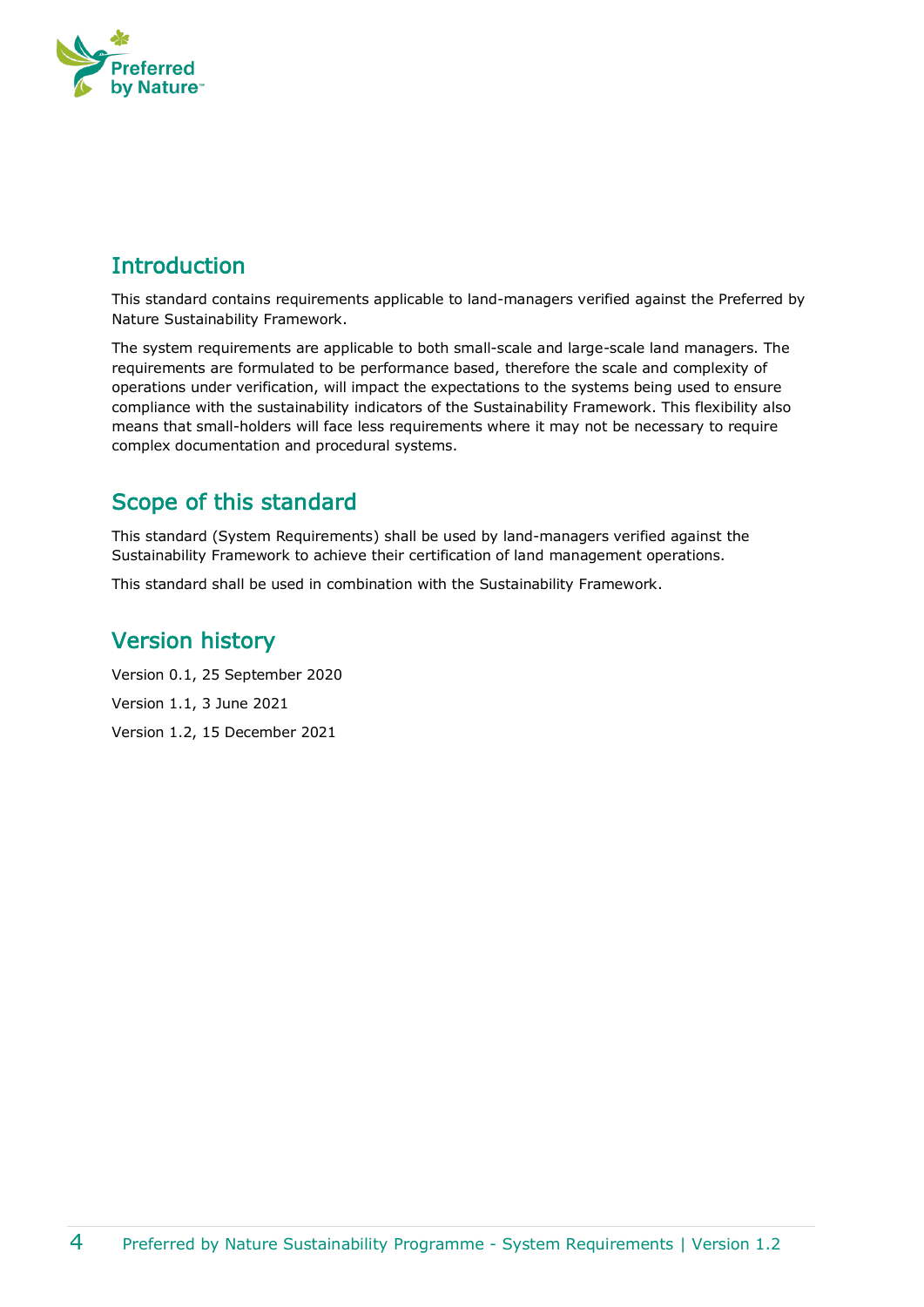

# <span id="page-4-0"></span>SYSTEM REQUIREMENTS

### <span id="page-4-1"></span>1 Scope defined

- 1.1 If the certificate covers multiple legal entities/properties (members), the certificate holder ensures compliance with all applicable requirements for all members.
- 1.2 The certificate holder ensures that Preferred by Nature and its representatives have access to evaluate compliance with the requirements at relevant locations or entities.
- 1.3 The certificate holder ensures that information about operations covered by verification requirements is available to Preferred by Nature and can be made public through a public summary of findings.
	- a) Name of entity
	- b) Location
	- c) Products or commodities
	- d) Volume of production
	- e) Key findings
	- f) Description of non-conformances
- 1.4 The scope of the operations for which the Sustainability Framework is relevant is identified, in terms of:
	- a) properties/entities/organisations;
	- b) area and location (geolocation data where relevant),
	- c) products and species.

#### <span id="page-4-2"></span>2 Responsibilities defined and competencies in place

- 2.1 A person or position is defined that has overall responsibility for conformance with applicable requirements.
- 2.2 The appointed person/position has sufficient authority and resources to ensure that requirements are met.
- 2.3 Individual responsibilities for relevant requirements are defined and known.
- 2.4 Workers, including contractors and seasonal workers, demonstrate awareness of, and competence in, all aspects of fulfilling the requirements, relevant to their position and role.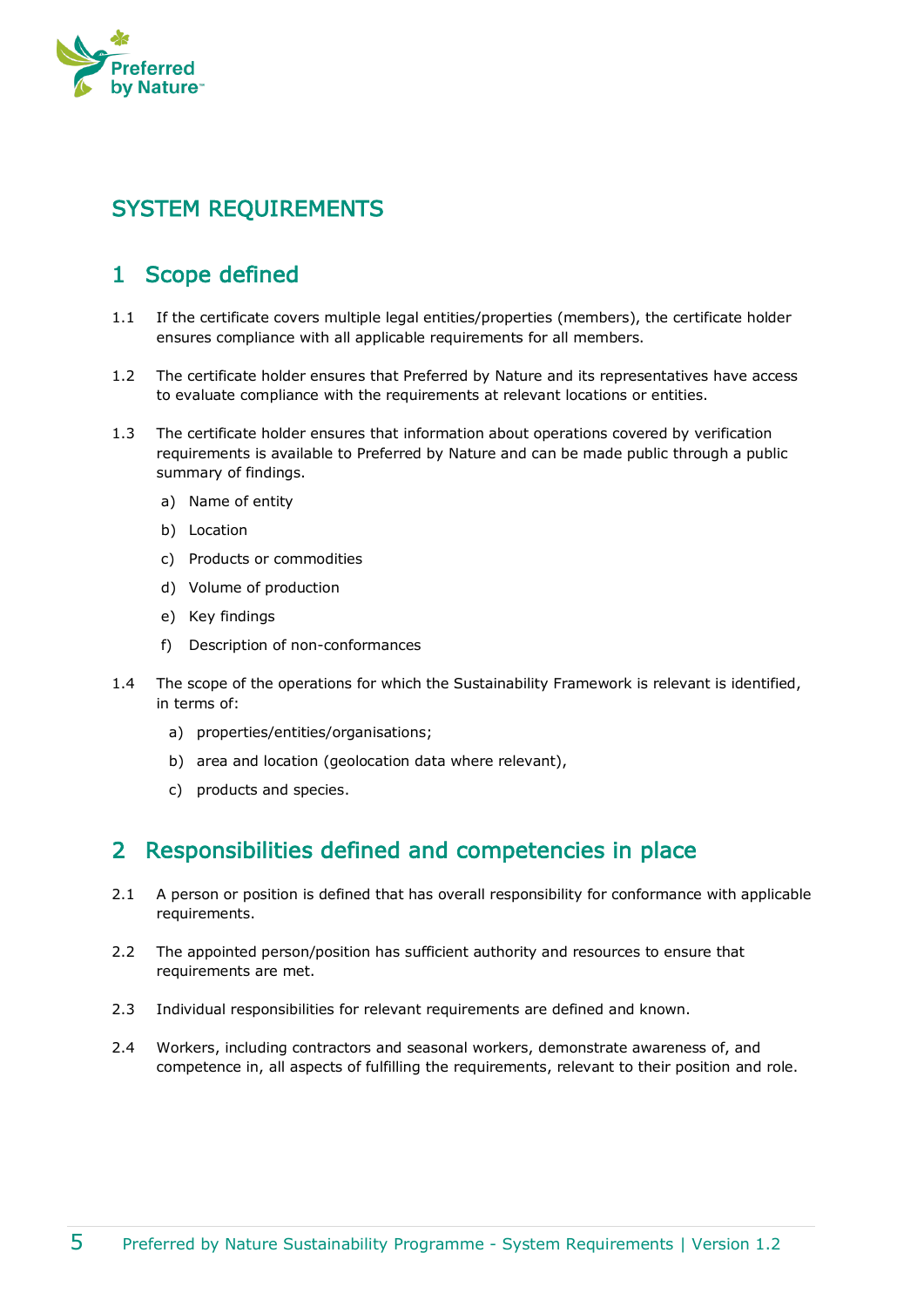

#### <span id="page-5-0"></span>3 Efficient systems implemented

- 3.1 Systems are implemented to achieve conformance with applicable requirements that are adequate and proportionate to the size and complexity of operations.
- 3.2 Records required to demonstrate conformance are maintained and available for internal and external evaluation.
- 3.3 Records are maintained on file for at least 5 years.

#### <span id="page-5-1"></span>4 Activities monitored

- 4.1 Conformance with the requirements is monitored for all *entities*, appropriate to the size and complexity of operations.
- 4.2 Results of monitoring are maintained and available to evaluation of representatives of Preferred by Nature.

# <span id="page-5-2"></span>5 Sale of verified products

- 5.1 Material or products sold as verified and related quantities are recorded as verified sales.
- 5.2 Relevant information about the product is available and transferred to buyers, such as geolocation or other required information.

# <span id="page-5-3"></span>6 Communications and claims managed

- 6.1 Organisations verified as meeting all applicable requirements of the Sustainability Framework and these System Requirements, may use the Preferred by Nature Seal and make on- and off-product claims about their verified status.
- 6.2 Claims and seal use must follow Preferred by Nature seal use guide.
- 6.3 Claims and seal used must be approved in writing by Preferred by Nature prior to use.